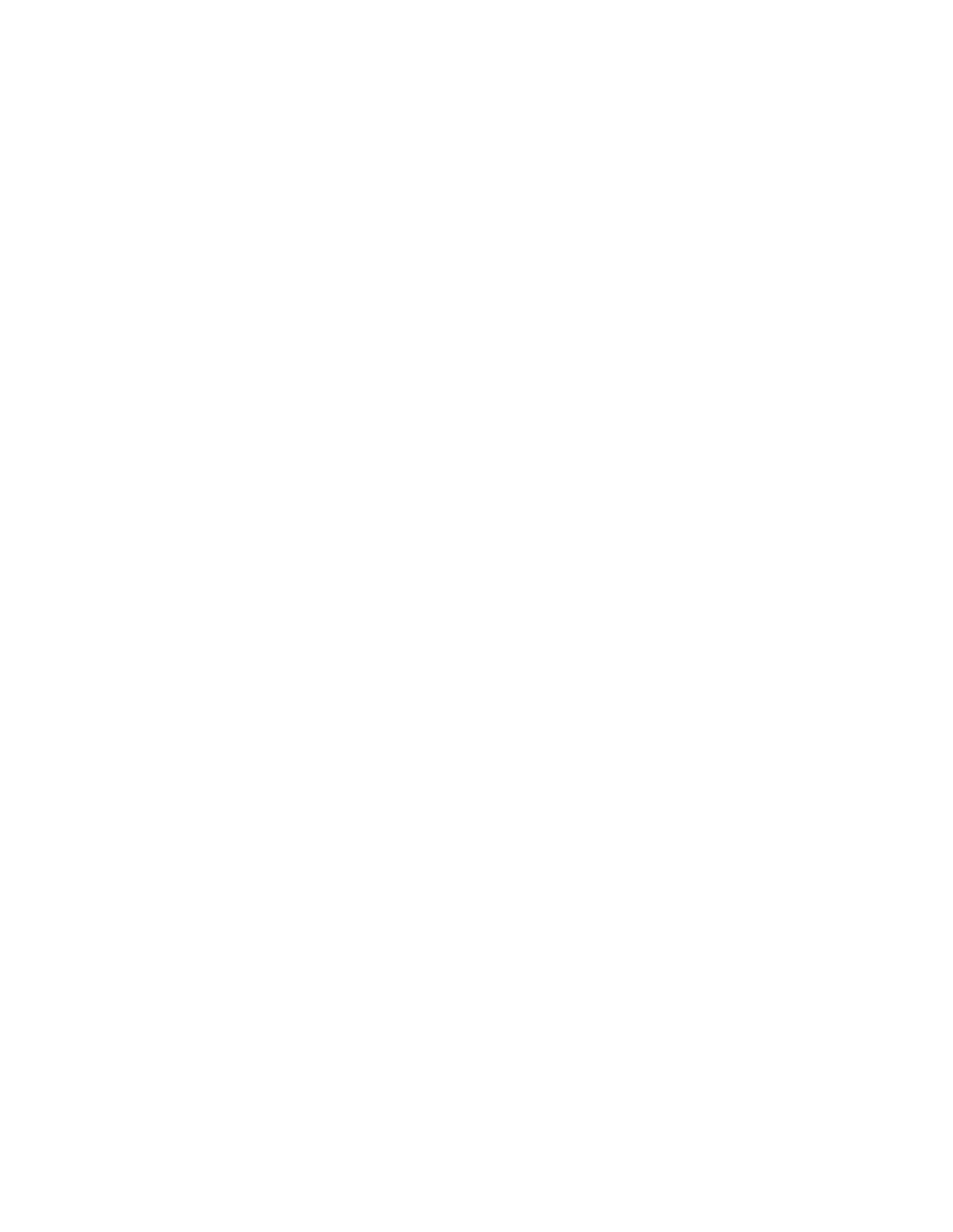

#### **1 SCOPE**

- 1.1 This specification will establish criterion for electropolished tubing and fittings for the use and installation in high purity gas and fluid piping systems.
- 1.2 This specification is applicable to tubing and fittings with outside diameter of 1/8" through 4" (inclusive).
- 1.3 This specification applies to both single wall and the carrier tubing for dual contained products.

#### **2 REFERENCE DOCUMENTS**

**ASTM A213-EAW**† Standard Specification for Seamless Ferritic and Austenitic Alloy-Steel Boiler, Superheater, and Heat-Exchanger Tubes

† Exception for Average Wall – Nominal wall thickness is used, not minimum wall thickness.

- **ASTM A262** Standard Practices for Detecting Susceptibility to Intergranular Attack in Austenitic Stainless Steels
- **ASTM A269** Standard Specification for Seamless and Welded Austenitic Stainless Steel Tubing for General Service
- **ASTM A270** Standard Specification for Seamless and Welded Austenitic Stainless Steel Sanitary Tubing
- **ASTM A479** Standard Specification for Stainless Steel Bars and Shapes for Use in Boilers and Other Pressure Vessels

**ASTM A632** Standard Specification for Seamless and Welded Austenitic Stainless Steel Tubing (Small-Diameter) for General Service

- **ASTM A 1016/A 1016M** Standard Specification for General Requirements for Ferritic Alloy Steel, Austenitic Alloy Steel, and Stainless Steel Tubes
- **ANSI/ASME B46.1** Surface Texture (Surface Roughness, Waviness, and Lay)
- **EN 10204 3.1 Inspection Documents for metallic products**
- **ASTM E 112** Standard Test Methods for Determining Average Grain Size
- **ASME SA213** Seamless ferritic and austenitic alloy steel boiler superheater and heat exchanger tubes
- **ISO 9001-2015** Quality Management System.
- **ISO 14644-1 Cleanrooms and Associated Controlled Environments** - Classification of Air Cleanliness
- **SEMATECH 90120403B** Test method for XPS analysis of surface composition and chemistry of electropolished stainless steel tubing for gas distribution system components.

**SEMATECH 91060573B** Test method for Auger electronspectroscopy (AES) Analysis of surface and oxide composition of electropolished stainless steel tubing for gas distribution system components.

**SEMATECH 90120401B** Test method for SEM analysis of metallic surface condition for gas distribution system components.

## **3 MATERIAL REQUIREMENTS**

- **3.1** All tubing shall be produced from TP 316L stainless steel raw material. The chemical composition will follow Table 1 of ASTM A269.
- 3.2 Tubing shall conform to ASTM A632 for sizes less than 1/2" OD and ASTM A269 for sizes greater than or equal to 1/2" OD, unless otherwise provided herein.
- 3.3 All tubing shall be bright annealed in a dry hydrogen atmosphere (dew point  $\leq$  -40 degrees C), or vacuum annealed (10 micron Hg), at the producing mill.
- 3.4 All 316L material shall have a sulfur range of 0.005 to 0.012% for seamless product and 0.005 to 0.017% for welded product.
- 3.5 Bar stock shall conform to the requirements of ASTM A479.
- 3.6 Tubing less than or equal to 1" OD shall be seamless. Seamless or welded tubing shall be used for 1-1/2" and 2" OD, depending on the customer purchase requirements. Tubing greater than 2" OD shall be produced from welded raw material.

## **4 TRACEABILITY AND MARKING REQUIREMENTS**

- 4.1 All raw material and finished products shall be mill and heat traceable back to the original mill test report.
- $4.2 \times 7$  Tubing shall be permanently marked with a mechanical etching tool, or other approved method. The mark shall  $\text{contain:} \cup$  manufacturer's identification, the size and wall thickness, the alloy, the heat number, the date electropolished, and the lot in which it was processed.
- 4.3 Fittings shall be permanently marked with a mechanical etching tool, or other approved method. The mark shall contain: manufacturer's identification, the alloy, and the heat number or heat reference code.

## **5 FITTING FABRICATION PROCEDURES**

- 5.1 Fabrication of sub components for tubular tee fittings shall be by pulling, drilling, or notching the joining surfaces prior to welding.
- 5.2 To insure uniform production results, all welding during fitting fabrication shall be performed utilizing a pulsed TIG process. The ID and OD of the fitting shall be purged, during the welding procedure, using a cryogenic source of 99.998% pure argon gas.
- 5.3 End connections of fittings shall be faced and squared. The fittings will be appropriate for use with automated orbital welding equipment.
- 5.4 The OD of fittings shall be provided with a uniform 180 grit finish (approximately 32 Ra).

#### **6 SURFACE FINISHING, CLEANING, AND PACKAGING PROCEDURES**

- 6.1 Mercury or ozone depleting chemicals are not used in the processing of Tech 50 products.
- 6.2 TUBING
- 6.2.1 Tube I.D. shall be electropolished utilizing automated equipment that uniformly monitors and controls all major variables of the electropolishing process.
- 6.2.2 Tubes shall be flushed with deionized water immediately following electrolyte evacuation.
- 6.2.3 Tubing and fittings conform to process identified in ASTM G93-96 and ASTM 632.S-3.

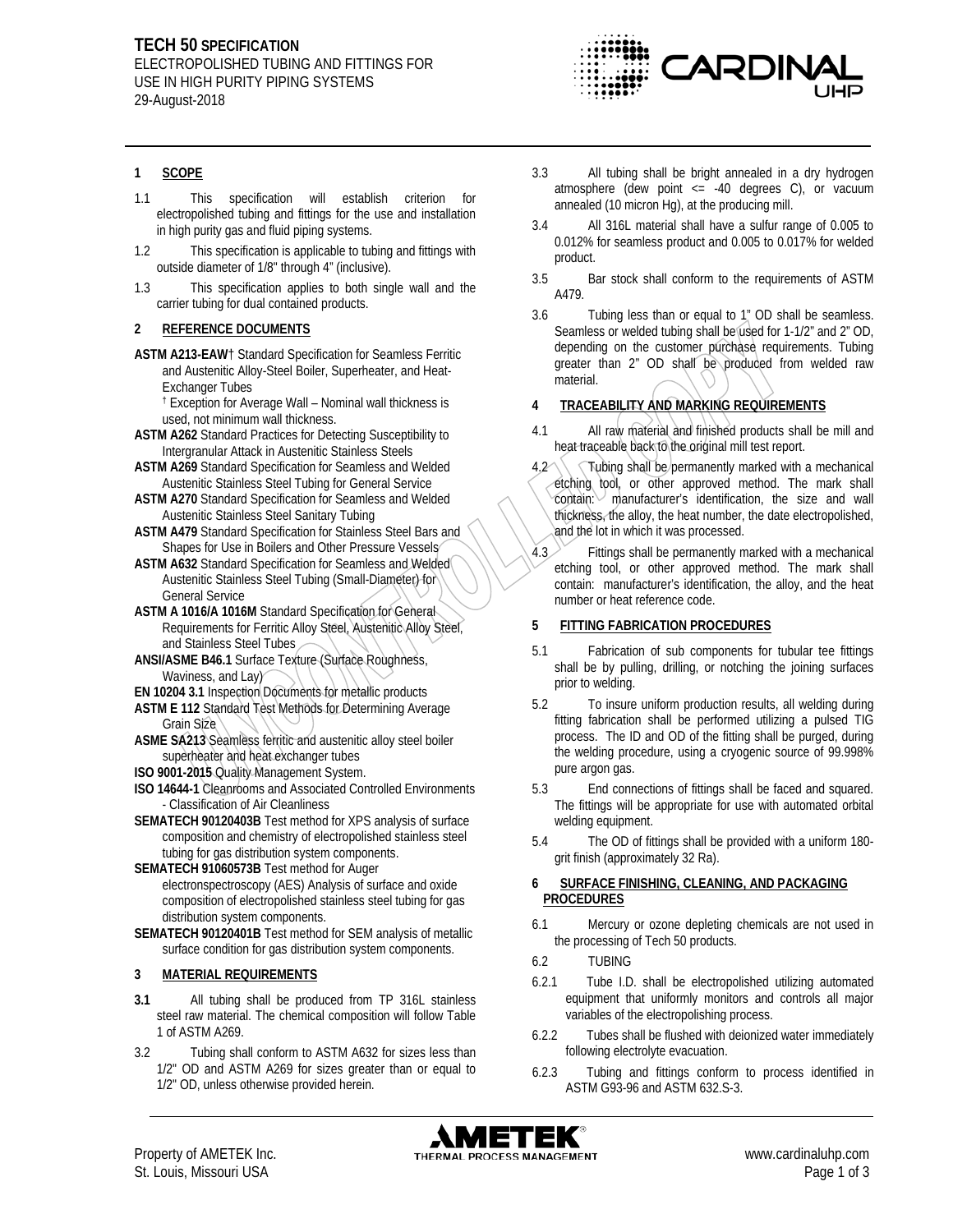

- 6.2.4 Following initial deionized water rinse; tubes shall be flushed and passivated for a minimum of 30 minutes at ambient temperature.
- 6.2.5 From the passivation bath, tubes shall be rinsed, utilizing filtered, deionized water. Upon the conclusion of the initial rinse, tubing is then dried with polyester wipes propelled through the tubing with filtered UHP nitrogen and transferred to inspection and final end squaring.
- 6.2.6 Ends shall be faced and squared suitable for use with automated orbital welding equipment.
- 6.2.7 Final rinsing of the tubing shall take place in an ISO Class 4 cleanroom. Tubing is rinsed with 0.1 micron filtered, 18 megohm-cm deionized water, heated to 140 degrees Fahrenheit (60 degrees C). The rinsing process will proceed until the effluent resistivity measures a minimum of 17.5 megohm-cm for sizes smaller than 3" OD and a minimum of 17.0 megohm-cm for 3" OD and larger.
- 6.2.8 After final DI water cleaning, all tubes will be dried utilizing heated, UHP nitrogen, filtered to 0.005 micron at the point of use. Lint free polyester cleanroom wipes may be propelled through the tubing with UHP nitrogen to remove excess moisture.
- 6.2.9 All tubing shall be capped, while under a UHP grade nitrogen purge, with polyethylene caps pressed over polyamide nylon film.
- 6.2.10 All tubing shall be individually double bagged with  $4 \times 6$ mil polyethylene and heat-sealed.

# 6.3 FITTINGS

- 6.3.1 Fittings are loaded onto the appropriate racks and electropolished using equipment that uniformly monitors and controls all the major variables of the electropolishing process.
- 6.3.2 Fittings are removed from the electrolyte tank and flushed with deionized water.
- 6.3.3 Upon conclusion of inspection, fittings are passivated for a minimum of thirty minutes at ambient temperature and rinsed with deionized water.
- 6.3.4 Final cleaning and packaging of fittings shall be performed in an ISO Class 4 cleanroom. Fittings are rinsed with 0.1 micron filtered, 18 megohm deionized water, heated to 140 degrees Fahrenheit and dried with heated UHP nitrogen. Fittings are then purged with 0.005 micron filtered nitrogen, and capped with polyethylene caps pressed over polyamide nylon film.
- 6.3.5 All fittings are double bagged in  $4 \div 6$  mil polyethylene bags and heat-sealed.
- **7 TESTING AND INSPECTION STANDARDS AND PROCEDURES**
- 7.1 Finished tubing and fittings shall be processed and electropolished in a manner to obtain a standard ID surface finish of 7 prin Ra average, 10 prin Ra maximum or an optional 5µin Ra average, 7µin Ra maximum (R5) per ANSI B46.1, as specified by the customer.
- $7.2$  Tubing and fittings shall meet the NVR requirements of ASTM G93-96 Level A and CGA G-4.1
- 7.3 The purity of the deionized water, utilized for the final cleaning process, will meet the following purity levels:

| Filtration: | 0.1 micron absolute   |
|-------------|-----------------------|
| TOC:        | $<$ 25ppb             |
| Bacteria:   | $< 6$ colonies/100ml. |

7.4 The nitrogen gas, utilized for purging and drying is procured to the following, minimum purity specifications:

| Moisture:           | $<$ 1 ppm |
|---------------------|-----------|
| Oxygen:             | $<$ 3 ppm |
| Total Hydrocarbons: | $<$ 1 ppm |
| Carbon Dioxide:     | $<$ 1 ppm |

- 7.5 Tubing and fittings shall be 100% visually inspected to insure that the internal surfaces display uniform electropolishing, that no staining or discoloration is visible with the unaided eye and they meet or exceed visual acceptance standards.
- 7.6 Tubing and fittings shall be measured with calipers, micrometers, or other acceptable methods, to certify that the finished products conform to the following dimensional requirements: